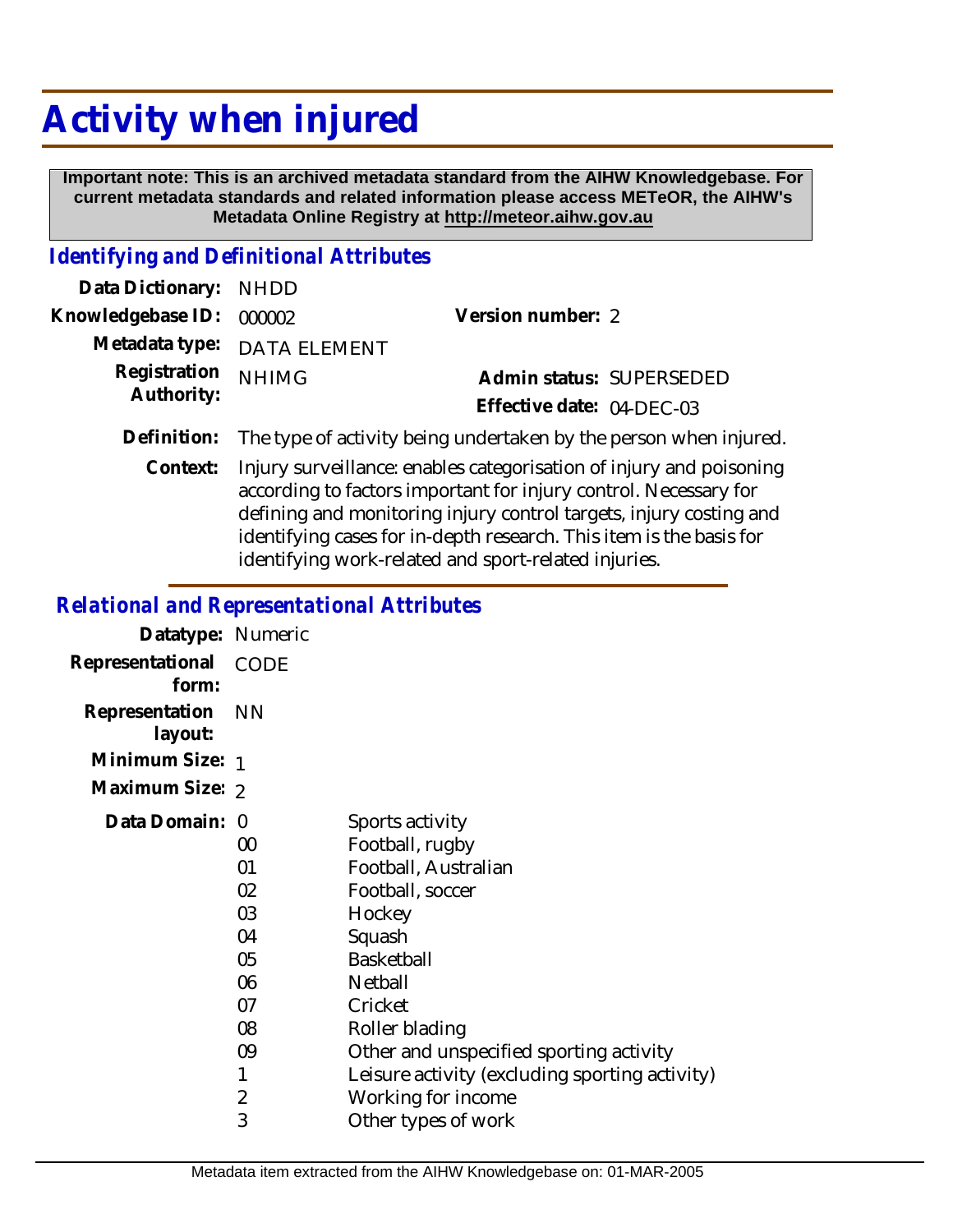| Resting, sleeping, eating or engaging in other vital |
|------------------------------------------------------|
| activities                                           |

- 5 Other specified activities
- 6 Unspecified activities

Guide For Use: Admitted patients: Use the appropriate codes as fourth and fifth characters to Y93 when using the current edition of ICD-10-AM. Used with ICD-10-AM external cause codes V01 - Y34 and assigned according to the Australian Coding Standards.

> Non-admitted patients: To be used for injury surveillance purposes for non-admitted patients when it is not possible to use ICD-10-AM codes. Select the code which best characterises the type of activity being undertaken by the person when injured, on the basis of the information available at the time it is recorded. If two or more categories are judged to be equally appropriate, select the one that comes first in the code list.

Verification Rules:Admitted patients: to be used with ICD-10-AM external cause codes V01 - Y34 only.

**Collection Methods:** .

Related metadata: is a qualifier of Narrative description of injury event version 1 is used in conjunction with Nature of main injury - non-admitted patient version 1 is used in conjunction with Bodily location of main injury version 1 supersedes previous data element Activity when injured version 1 is used in conjunction with External cause - human intent version 4 is used in conjunction with External cause - non-admitted patient version 4 relates to the data element Diagnosis onset type version 1 has been superseded by Activity when injured version 3

## *Administrative Attributes*

**Source Document:** Current edition of ICD-10-AM

Source Organisation: National Centre for Classification in Health, National Injury Surveillance Unit

**Comments:** .

*Data Element Links*

*Information Model Entities linked to this Data Element*

NHIM Injury event

*Data Agreements which include this Data Element*

NMDS - Admitted patient care From 01-Jul-00 to 03-Jun-04